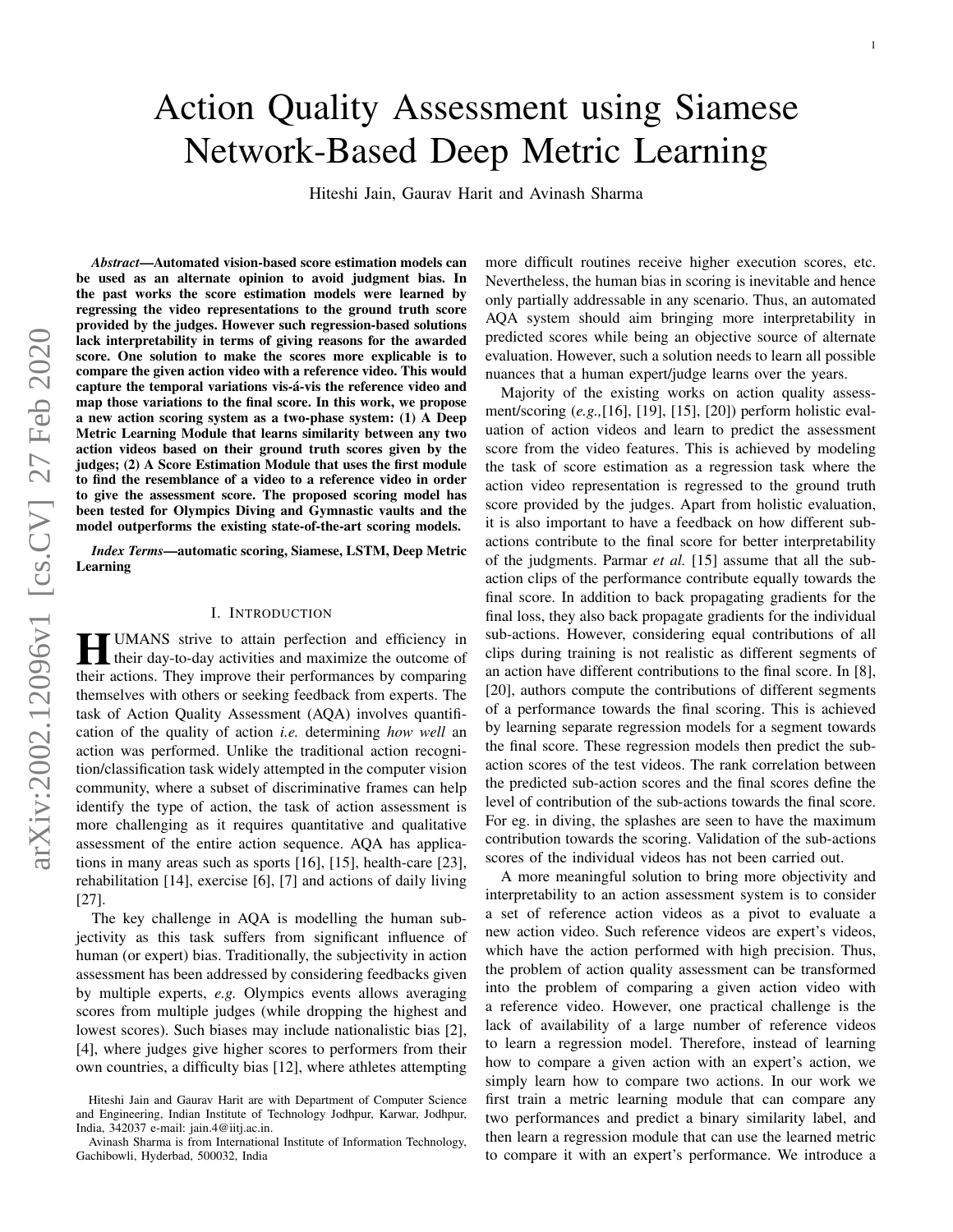

Fig. 1. Overview of our work; The task of scoring is transformed to the task of comparing a performance to an expert performance; Outputs of our model: Overall performance score and Clip-level feedback

novel deep learning-based approach for AQA in which the performances are compared with a reference performance to determine the score. The proposed scoring system works in two phases (Fig. 1):

- A Deep Metric Learning (DML) [24] module learns the similarity metric between two performances using the Siamese-LSTM network. The target label for this module is a binary label indicating similar/dis-similar actions. Training this module requires inputs as pairs of videos. This has the advantage that even smaller AQA datasets are able to generate a large number of pairs for training.
- In the second phase, a score prediction module is developed that uses the learned similarity metric and estimates the score of a video based on its resemblance to the reference video. The input for training this module is a pair − an action video and an expert's video performing the same action.

Additionally, we attempt to find the segment (sub-activity) level similarity using the learned DML network and identify how different segments contribute to the final score of the performance. This helps to make the judgement more interpretable in terms of how a particular action in a video segment is performed compared to an expert performance. The subaction (segment) level feedback can be verified by experts and can be used as a ground truth for future works.

The key contributions of this work are as follows:

- 1) We introduce a novel approach for automated AQA in which the predicted score depends on a relative comparison between the action performances in the test video and a reference expert video.
- 2) We train a DML network to learn the similarity metric between two action sequences based on the difference in the ground truth scores. Subsequently, a scoring network then regresses the concatenated representations (from the DML module) of the test video and a reference video to the final score.
- 3) *Feedback Proposal -* The learned DML network is also utilized to provide an unsupervised way of finding segment (sub-action) level contributions towards final scor-

ing thereby making the scoring more interpretable.

4) Through experiments we demonstrate the superiority of the proposed framework over the state-of-the-art solutions for AQA on publicly available Olympics diving and gymnastic vaults datasets.

The paper is organized as follows : Section II discusses the existing literature towards human action assessment and action scoring. Section III explains our scoring model architecture. Section IV describes a technique to generate sub-action level feedback for the performers. Section V includes the experimental results using the proposed approach and discusses the performance of the proposed model. Finally the paper is concluded in Section VI.

# II. RELATED WORK

The field of human action assessment is relatively new and there are only few works that have addressed the problem. Few early works [7], [6], [11], [10], [9] in the domain were hand crafted for specific actions and could not be generalised to different types of actions. Recently, there has been development of more generic assessment frameworks, that can broadly be divided into two categories: 1) Action Quality Assessment (AQA) and 2) Skill Assessment.

# *A. Action Quality Assessment (AQA):*

Quality scoring for human actions has been posed as a supervised regression task, where a model is learned to map the human action features to the ground-truth scores annotated by a domain expert.

Pirsiavash *et al.* [16] utilized the low frequency DCT/DFT components of the pose features as input to the Support Vector Regressor (SVR) to map to the final action quality score. The pose features were estimated using Flexible Parts Model [21] for each frame individually. Use of low frequencies filtered out high frequency noise due to pose estimation errors. Temporal resolution of features was improved with windowbased extraction of frequency components.

In addition to the holistic scores prediction, the authors propose a feedback scheme in terms of giving directions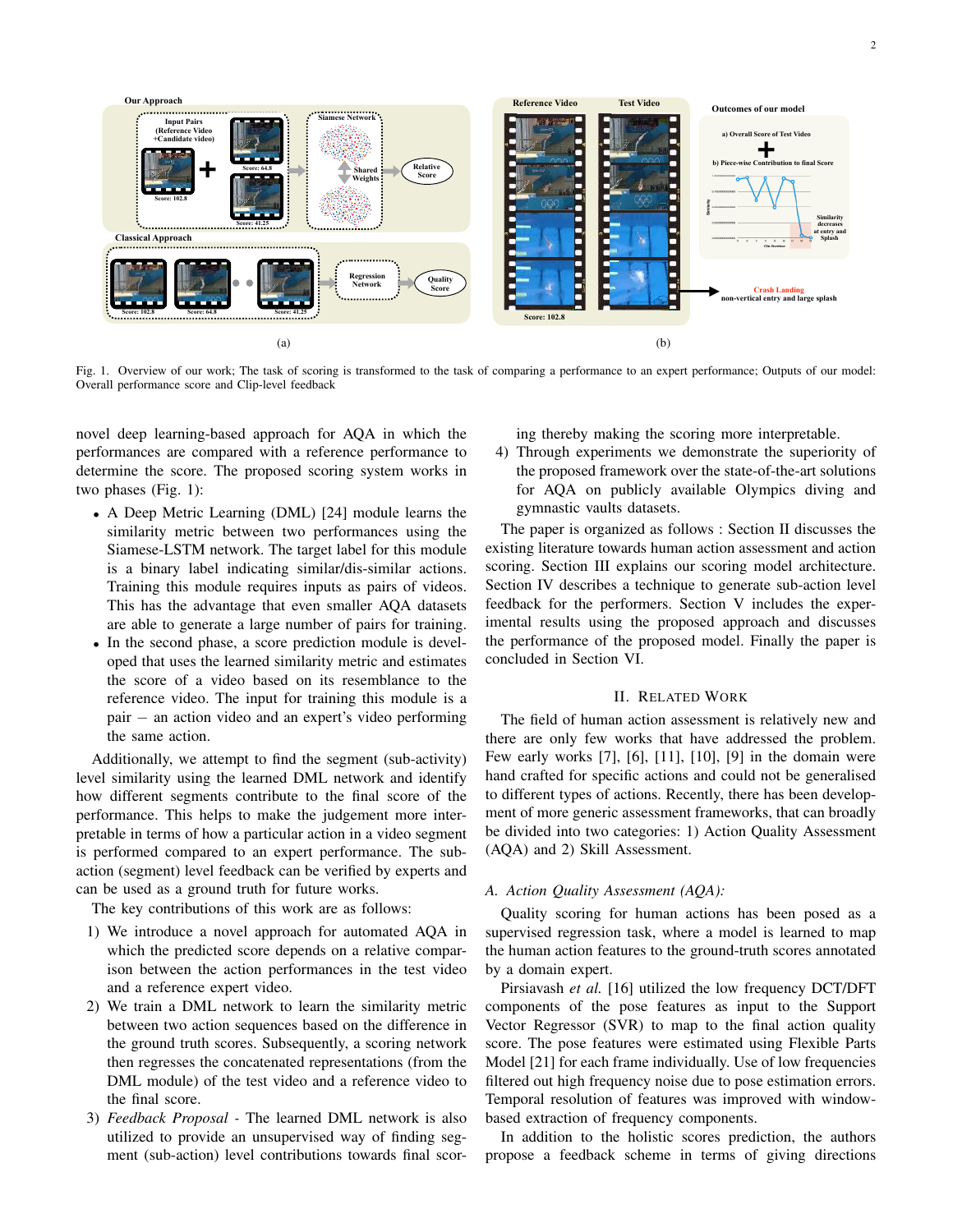where the body parts should move to maximize the score. This is accomplished by differentiating the scoring function with respect to joint location. The maximum value of the gradient of the score with respect to the location of each joint indicates the direction that the performer must move to achieve the largest improvement in the score. The performance of the proposed assessment scheme was evaluated on the *MIT Olympics dataset* that consisted of two action categories: Olympics diving and figure-skating sports.

Venkataraman *et al.* [19] calculated the approximate entropy features using the estimated pose for each frame and concatenated them to get a high-dimensional feature. These features were seen to better encode the dynamical information compared to DCT and provide a better assessment over the MIT Olympics dataset.

Pose features provide interpretable feedback such as directions in which the limbs should be moved to maximize scores. However, errors in pose estimation can negatively impact the scoring models. Moreover, pose-based representations are not capable of modeling objects used during an action (such as sports ball or tools), and do not consider physical outcomes, e.g. splashes in diving, which may be important features for some activities.

Visual spatio-temporal features such as Convolution 3D features (C3D) [18] and Pseudo 3D convolution features (P3D) [30], learned from 3D convolution neural networks capture both appearance and subtle motion cues in videos naturally. These features have been recently utilized to represent human actions for the purpose of scoring [15][20][8]. Feature extraction has been done using pre-trained models [15][8] or learned in an end-to-end setup with a scoring objective [20].

Parmar and Morris [15] proposed three frameworks for human action quality assessment. These were: C3D-SVR, C3D-LSTM, and C3D-LSTM-SVR. The three frameworks differed in the way the features were aggregated and the regression was formulated. The authors proposed a new *UNLV sports dataset* which had twice the number of diving examples than the MIT dataset and also had gymnastic vault examples. The frameworks proved to be more efficient than the posebased scoring works [16], [19].

The authors [15] introduced a new training protocol called the *incremental label training* to provide sub-action level feedback. It is expected that as an action advances in time, the score should build up (if the quality is good enough) or be penalized (if the quality is sub par). This intuition was formulated as a score getting accumulated as a nondecreasing function throughout an action. Thus a video is divided into equal sized non-overlapping clips such that each clip is assumed to have an equal contribution to the final score. Incremental-label training is used to guide the LSTM during the training phase to generate the final score along with intermediate score outputs (i.e. back-propagation occurs after each clip). The temporal score evolution as it changes through the LSTM structure is utilized to identify both "good" and "poor" segments of an action. However, training a network with an assumption that the clips have an equal contribution to the final score is not realistic.

Xiang *et al.* [20] proposed to divide a video into action

specific semantic segments and fused the segment-averaged P3D features to learn the final score. The segment-level features were learned by fine-tuning the P3D network to the score regression task. Li *et al.* [8] divided a video sample into 9 clips and used 9 different C3D networks dedicated to different stages of Diving. The clip-level features were concatenated and fed to a dense network to produce a final AQA score. The network was optimized using the ranking loss along with the L2 loss. The ranking loss ensured the right rank order of the predicted scores.

In both the aforementioned works [20], [8], authors contribute towards finding the contributions of different segments of a performance towards the final scoring. Different subaction segments of all the training videos are separately regressed to the final scores. The rank correlation between the predicted sub-action scores and the final scores define the level of contribution of the sub-actions towards the final score. For e.g., in diving, the splashes are seen to have the maximum contribution towards the scoring.

More recently, Xu *et al.* [33] addressed the problem of scoring figure skating. Figure skating videos are long and last for few minutes unlike vaults and diving that last for only few seconds. The assessment of such videos requires evaluation of temporal segments as well as holistic performance. The authors proposed a deep architecture with 2 complementary components: Self-Attentive LSTM and Multi-scale Convolutional Skip LSTM, which learn the local and global sequential information respectively from a video. They introduced *FisV*, a new large scale figure skating video dataset for evaluating the proposed scheme. The attention weight matrix computed using the self attentive mechanism for a specific video signifies clip-level significance. A clip that has high weight in at least one row of the attention weight matrix shows an important technical movement and is otherwise considered insignificant. The multi-scale LSTM employs several parallel 1D convolution layers with different kernel sizes unlike C3D or P3D that have a fixed kernel size. A kernel with small size extracts the visual representation of action patterns lasting seconds in the videos. A kernel of large size tries to model the global information of the videos.

In this work, we develop an action assessment system which can provide segment-level feedback. For learning a scoring model we consider a set of reference videos, which we call as *expert videos*, i.e. the highest rated performers for the same type of action. We transform the problem of action assessment into the problem of (i) Generating a video representation which incorporates comparison with an expert video of the same type of action. (ii) Mapping the learned representation to the aggregate score using a regression model. The same network is also used to do a segment level comparison with a corresponding expert video segment and generate scores which depict assessment of the sub-action performed in that segment. The proposed system thus provides a more interpretable assessment.

Some works have addressed classifying performances into skill levels. Zia *et al.* [23] extract spatio-temporal interest points (STIPs) in the frequency domain to classify the performances into amateur, intermediate or expert skill levels.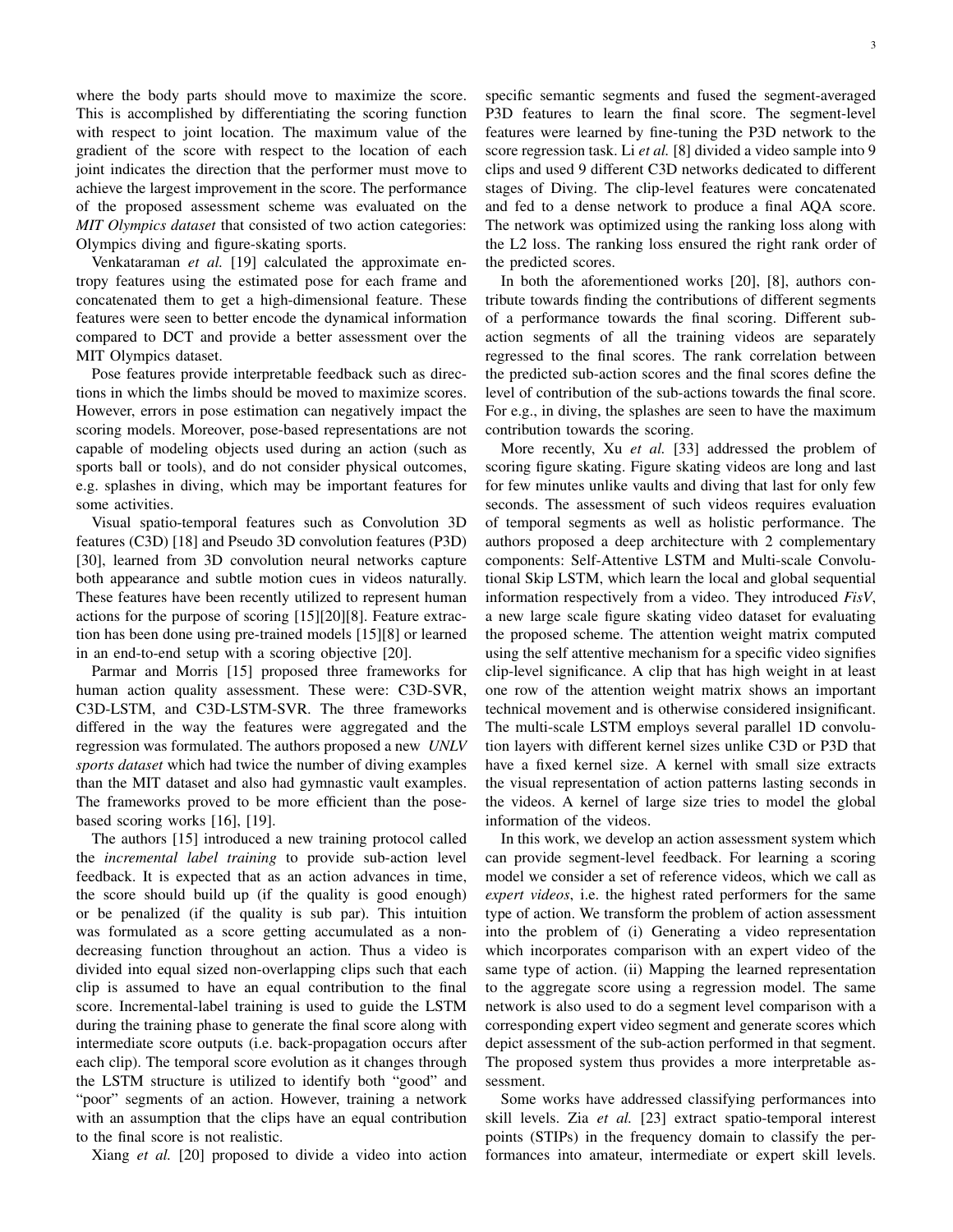Doughty *et al.* [27] learned convolutional features with ranking loss objective function to evaluate surgical, drawing, chopstick use and dough rolling skills. In their next work [28], they use temporal attention LSTMs to learn weighted contributions of different segments of the video to the final skill levels. The benefit of using Siamese networks for the task of learning the relative skills of performances has encouraged us to adopt a similar approach to the task of action quality assessment and provide interpretable feedback along with the scores.

In this work, we propose a new action quality assessment approach that transforms the problem of assessment into the problem of comparing a given action video with a reference video. Thus we require a model that can learn the similarity between two action sequences. This problem relates closely with the problem of estimating similarity of two signature samples. A Siamese network [31] is widely used as a deep metric learning-based (DML) approach [22] to learn the similarity between two sequences. The DML approach has been used for human action recognition in [32] and has shown promising results. While recognition is an inter-class discrimination problem, it remains to be explored if DMLs can learn differences between very similar sequences of the same class. The level of resemblance can be translated into scores pertaining to assessment of actions. We discuss our model in Section III.

### *B. Action Quality Assessment Datasets*

The past works have contributed Olympics dataset for 3 actions: Diving, Gymnastic Vaults and Figure Skating.

*Diving Dataset:* The MIT-Diving dataset [16] consists of 159 videos taken from 2012 Olympic mens 10-meter platform prelims round. The UNLV-diving dataset [15] is an extension to this dataset which includes semi-final and final round videos totaling to 370 videos, each having around 150 frames. A diving score is determined by the product of execution score, based on judge's assessment of the quality of diving, multiplied by the diving difficulty score, which is a fixed value based on diving type. The scores vary between 0 (the worst) and 100 (the best).

More recently Parmar *et al.* [1] proposed a Multitask AQA Dataset with 1412 samples of diving videos including 10m Platform as well as 3m Springboard with both male and female athletes, individual or pairs of synchronized divers, and different views. The AQA score, dive type and the commentary for each sample has been included in the dataset.

*Vault Dataset*: The UNLV-Vault Dataset [15] dataset includes 176 videos. These videos are relatively short with an average length of about 75 frames. A vault score is determined by the sum of the execution score and the difficulty score. The score ranges from 0 (the worst) to 20 (the Best).

*Figure Skating:* Pirsiavash *et al.* [16] proposed the MITskate dataset has 150 videos with 24 frames per second. On an average, figure skating samples are 2.5 minutes long and with continuous view variation during a performance. The judges score ranges between 0 (worst) and 100 (best). Xu *et al.* [33] proposed the Fis-V dataset which consists of 3 times more videos than the MIT-skate dataset.

In this work we consider two action types - diving and gymnastic vaults. We do not consider figure skating because it is characterized by large variations of routines attempted by performers and does not have a standard template and therefore not suitable for assessment using comparison.

# III. PROPOSED SCORING MODEL

In this work, we address the problem of human action scoring as the problem of comparing a given action video with a reference video depicting a high rated performance. Our proposed assessment system is a two-phase system: 1) A *Deep Metric Learning Module* which utilizes a Siamese Network to learn a similarity metric between any two action sequences. 2) A *Score Estimation Module* which utilizes the learned Siamese Network and uses regression to estimate the score of a video based on its similarity to the expert execution of the same action.

We claim that learning a similarity metric before training a scoring regression model offers an advantage because even small training datasets can give a large number of pairs to train the DML network. A pair need not include an expert sequence. We explain these steps in detail.

# *A. Deep Metric Learning Module*

The Deep Metric Learning (DML) model is trained to learn the similarity between any two videos in a pair. The pair of sequences to be used as training input are sampled from the set of all videos. Fig. 2 shows the structure of the proposed metric learning module. This module takes two video sequences  $V_p$ and  $V_q$  as input and produces similar/dissimilar (1/0) label as output. Similar to [15], the clip-level C3D FC-6 layer features [18] are fed to an LSTM layer to generate a videolevel description. The target labels to be learned for the model are binary valued  $1/0$ , which classify the pairs to be either similar or dissimilar. The target label for each pair is decided based on the difference in their respective scores assigned by the judges. If the difference in the scores is less than a threshold  $th$ , the pairs are considered as similar (label 1), and otherwise dissimilar. The threshold is decided based on the type of activity being assessed. We would discuss the setting of this threshold in the experiments section.

The C3D model provides a more compact video representation than frame-level CNN. Since an entire clip is processed in one go, this results in fewer processing steps. For eg. a video with 145 frames can be represented as a sequence of 9 clips each containing 16 frames (input size required for the C3D network). Each of the two LSTM networks takes one sequence as input and produces individually two output vectors  $O_p \in R^M$  and  $O_q \in R^M$ . These vectors are then concatenated and fed into 2 fully connected dense layers,  $D_1$ and  $D_2$ . The output of the dense layer is passed to one fully connected Sigmoid layers to map the combined features of the two videos to a binary similar/non-similar classification output.

The effectiveness of the Deep Metric Learning module is in terms of how well it transforms the inputs to a feature space such that the videos with similar scores are closer in the feature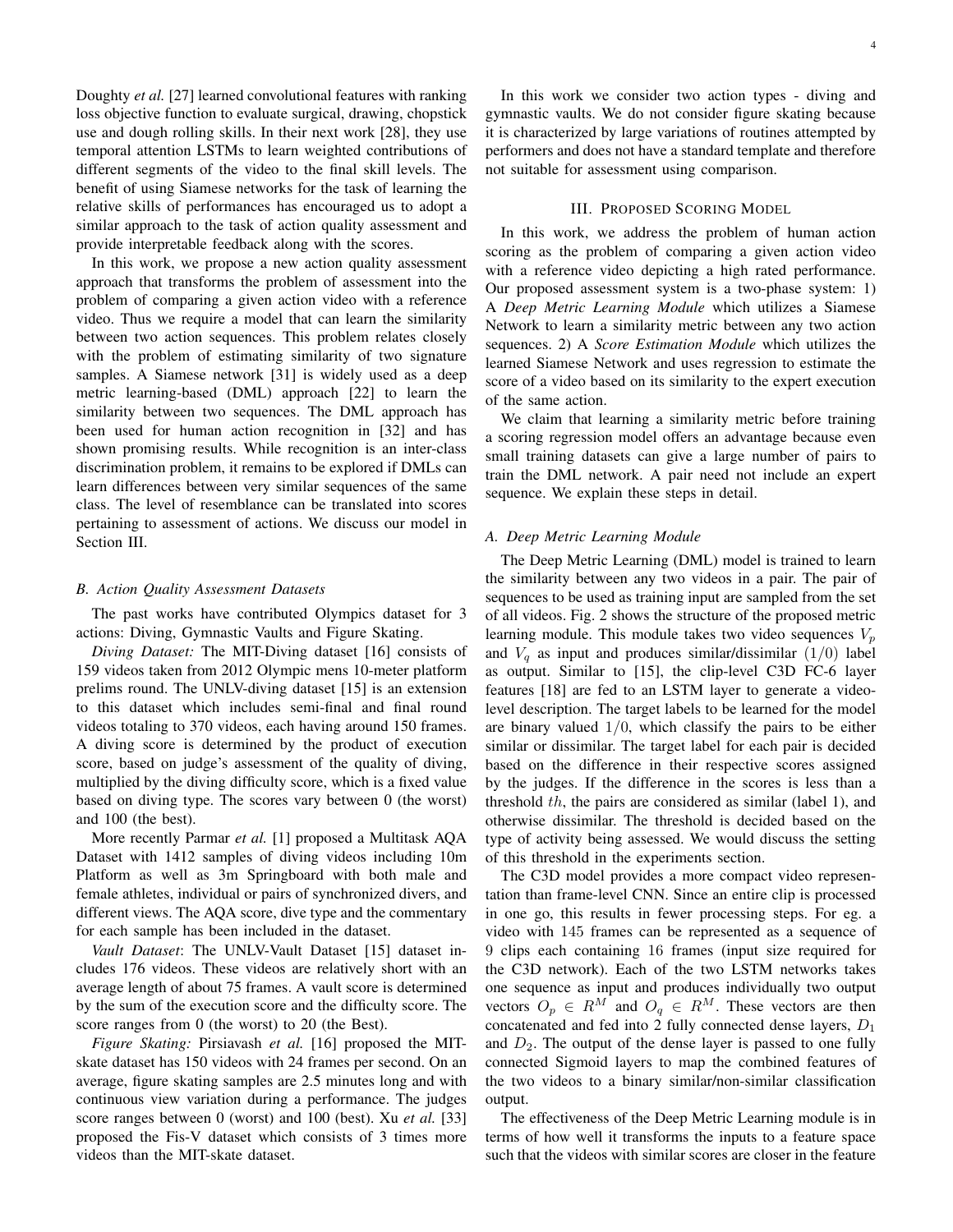

Fig. 2. Siamese Architecture for Deep Metric Learning

space and those with a large difference in scores are moved farther apart.

### *B. Score Estimation Module using Expert bias*

Our proposal for action quality assessment is to compare a video with an expert (highest rated) video and map the result of comparison to its final score. This is different from how the traditional scoring models have been working where a video representation is directly regressed to the scores.

An action can be performed in various ways. For eg. diving can be performed in forms like forward somersaults, inward somersaults, backward somersaults, etc. In order to do scoring in our model, each video is compared to an expert's performance of the same type of action. Further, we can have one or more experts for an action type while training the scoring model.

The scoring model utilizes the DML Siamese model, which is a subset of the architecture shown in Fig. 2. The model takes input as a pair with an expert and a non-expert video depicting the same type of action. The last sigmoid layer is replaced with a fully connected (FC) layer, so that the Siamese network model originally trained for classifying a pair of sequences as similar or dissimilar can now be used for the regression task and estimate the relative score of the video. The LSTM-Siamese weights are learned while training the DML module. These weights are fixed during the learning of the score estimation module. Instead, only the weights for the final connected layer which performs regression are learned.



Fig. 3. Score Estimation Relative to Expert

To summarize, the DML module is trained with action pairs that include any action sequence  $V_p$  and  $V_q$  as input and the match or no-match labels as output, while the score estimation module is trained with the input as a pair of videos with  $E_t$ being an expert video of type t and  $V_{qt}$  is the  $q^{\text{th}}$  training video of the same action type  $t$  and the output is the ground truth score of the sequence  $V_{at}$ .

*Expert performance as bias to the network* The Siamese embedding of the expert acts as a fixed but dive type dependent bias for the regression network, because the expert is fixed for multiple videos of the same action type. Here we show that the gradient of the loss used to update the weights  $w''$ (Fig. 3) of the last layer contains a contribution of expert's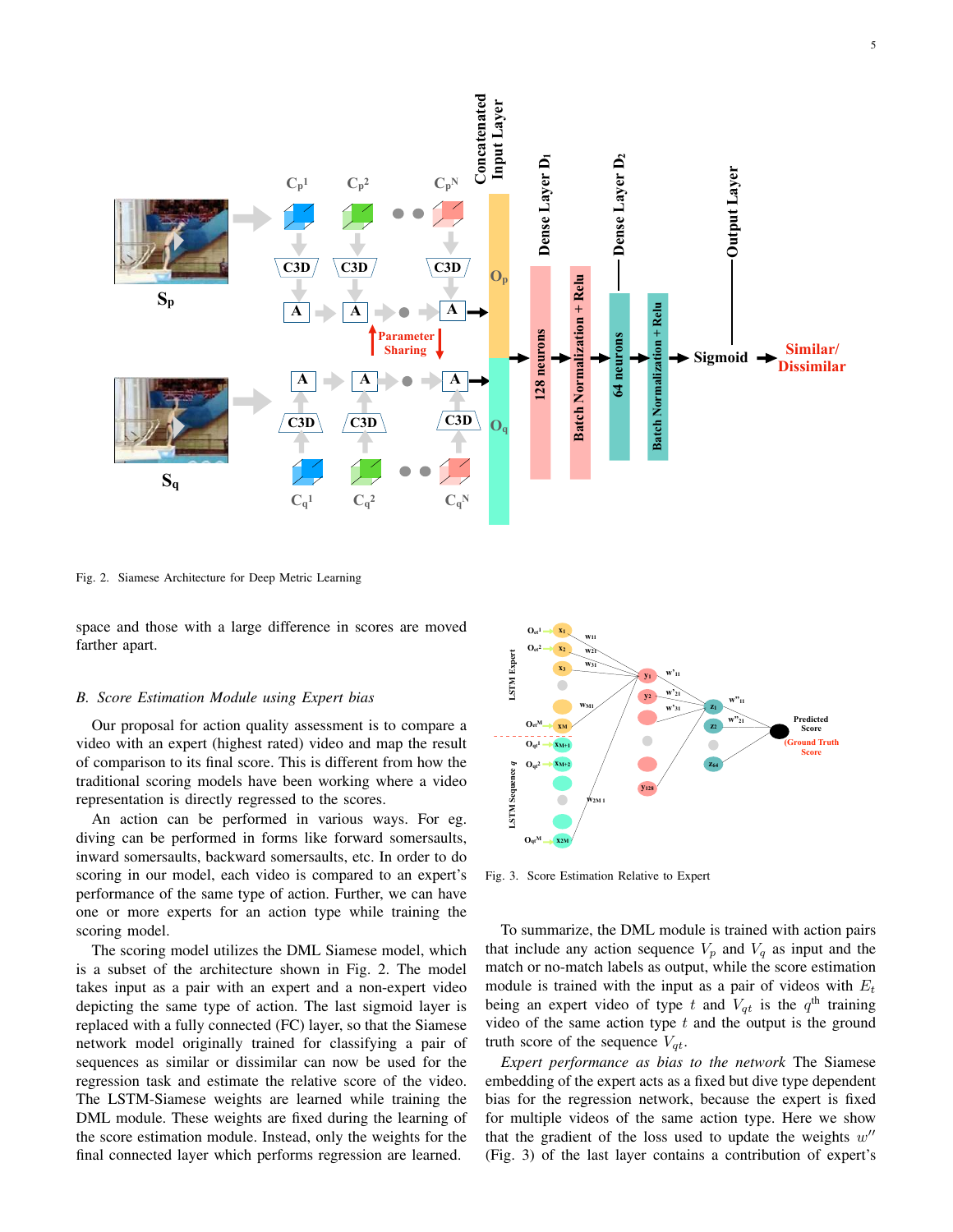

Fig. 4. Clip level similarity Estimation for evaluating individual clip contribution

bias which is different for different dive types. Let the LSTM embedding of the expert videos  $E_t$  for action type  $t$  in the pair be  $O_{et} \in R^M$  and that of the  $q^{th}$  training video be  $O_{qt} \in R^M$ . Let the concatenation of LSTM output of the two vectors be represented as vector  $X \in \mathbb{R}^{2M}$  and likewise the outputs of the dense layers  $D_1$  and  $D_2$  be represented as  $Y \in R^{128}$  and  $Z \in R^{64}$ .

The weights of the dense layers (w from  $X$  to  $Y$  and  $w'$ from  $Y$  to  $Z$ ) are fixed and are previously learned during DML training. During score estimation only the weights from layer  $Z$  to the final regression layer are learned with the target of the ground truth score provided by judges. The scores are estimated following these steps:

1) The vector Y for action type t and  $q^{th}$  training video of the same type is computed as

$$
y_{qi}^{t} = \sum_{j=1}^{M} w_{ji} x_j^{t} + \sum_{j=M+1}^{2M} w_{ji} x_{qj}^{t}
$$

where the first term is the contribution from the expert and is common for all training videos of one type. We ignore the bias to keep the calculations easy.

2) Similarly the vector Z for action type t and  $q^{th}$  training video is computed as

$$
\begin{split} z_{qk}^t &= \sum_{i=1}^{128} w'_{ik} (\sum_{j=1}^M w_{ji} x_j^t + \sum_{j=M+1}^{2M} w_{ji} x_{qj}^t) \\ &= \sum_{i=1}^{128} w'_{ik} \sum_{j=1}^M w_{ji} x_j^t + \sum_{i=1}^{128} w'_{ik} \sum_{j=M+1}^{2M} w_{ji} x_{qj}^t \end{split}
$$

the first term is again the contribution from the expert, common for all training videos of one type and the second term depends on the  $q^{th}$  training video of type t. Let the first term be represented by  $a_{ek}^t$  and the second term be  $zx_{qk}^t$ . Thus  $z_{qk}^t = a_{ek}^t + zx_{qk}^t$ 

3) The final score is thus computed as

$$
S'_{q} = \sum_{k=1}^{64} w''(a_{ek}^{t} + zx_{qk}^{t})
$$

Let the ground truth score of the  $q^{th}$  video be  $S_q$ . The total loss over all training examples for all types is:

$$
Loss = \sum_{t=1}^{\#action\_types} \sum_{q \in t} (S_q - \sum_{k=1}^{64} w''_k (a_{ek}^t + z x_{qk}^t))^2
$$

Thus, while learning to estimate the scores of the videos, experts of different action types contribute in different ways during relative score prediction. To make the settings more general, we can consider the bias as a contribution by any kind of performance, e.g. it could be expert, intermediate or worst performer.

# *C. Module Training*

When training the DML module, there is a label imbalance problem because the number of non-matching pairs is much larger than the matching ones. To keep the training set balanced, we increase the match pairs by using augmentation techniques like video zoom, brightness alteration, temporal augmentation by dropping some random frames, etc. Training of the score estimation module follows the training of DML module. The score estimation module is trained using only the original training dataset, without using any augmentation.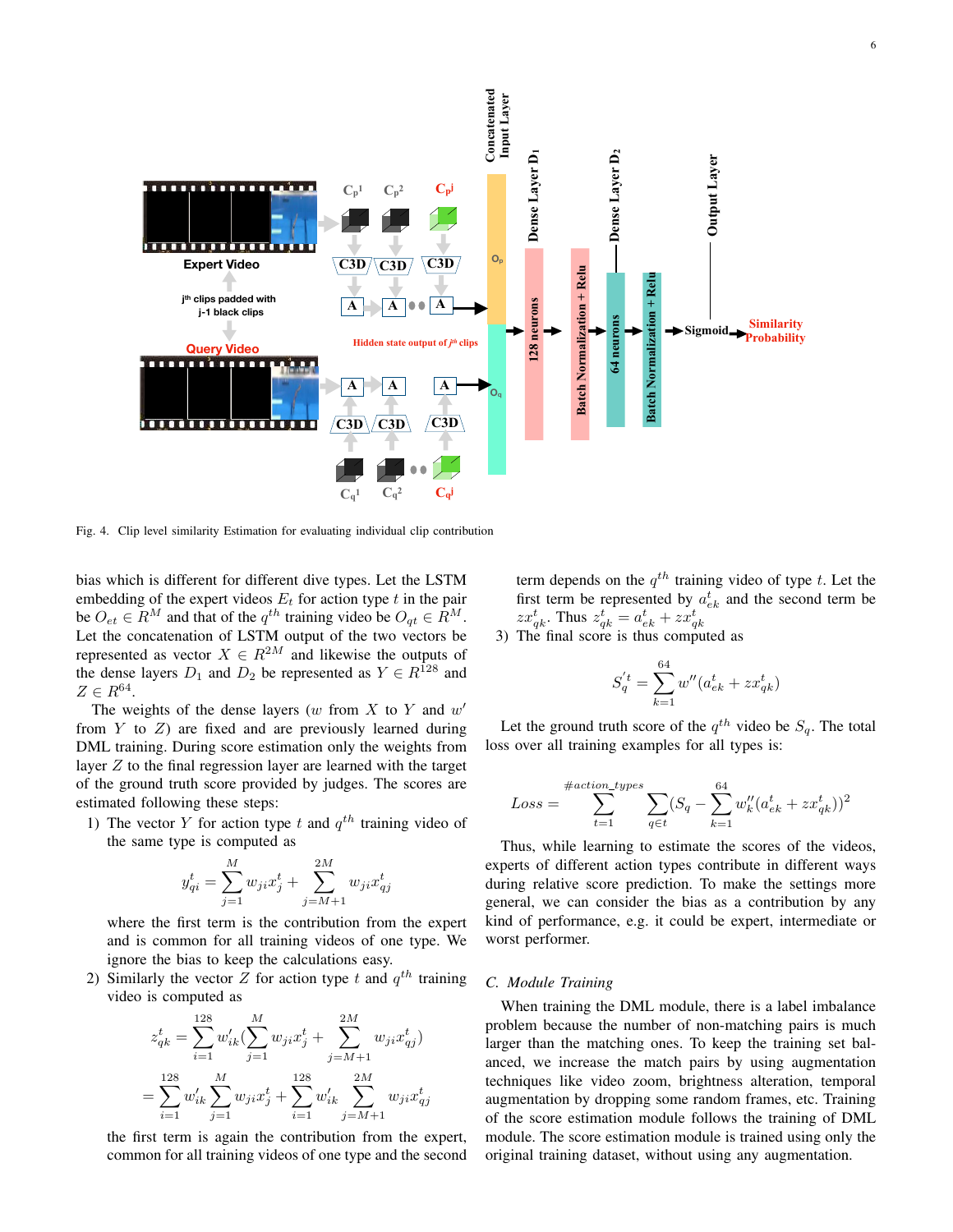# IV. FEEDBACK PROPOSALS

Parmar *et al.* [15] proposed an incremental label training where it was expected that the temporal score evolution as it changes through the LSTM should be monotonically increasing. The "good" and "poor" components of an action are identified when the evolution violates monotonicity and the errors are expected to result in a loss of score. Following this intuition, the predicted sub-scores from the incremental training approach are analysed and the faulty clips are identified.

Events like Olympics Diving and Gymnastic vaults are annotated only by a final score provided by the judge. In order to make the assessments more interpretable and estimate how different parts of the videos contribute to the final score, we compute the similarity of each clip of a test video to the corresponding clip of the expert video. To compute the similarity of the  $j<sup>th</sup>$  clips of the two videos, we first create the corresponding trimmed sequences which retain the  $j<sup>th</sup>$ clips, but remove the succeeding frames and zero out all the preceding frames. Feeding the trimmed video as input to the LSTM provides the final hidden states at the end of the  $j<sup>th</sup>$ clip. LSTM hidden states for the test and the expert video are concatenated and fed to the dense layers of the Siamese network. (Fig. 4) The final Sigmoid layer gives the probability of similarity of the two clips. A higher probability implies that the actions corresponding to the  $j<sup>th</sup>$  clips of the two videos were performed in a similar way.

# V. EXPERIMENTS

We compare our relative scoring approach to the baseline absolute scoring techniques in this section.

### *A. Dataset Splits*

The experiments are based on the Olympics UNLV Diving Dataset and the Gymnastic Vaults Dataset[15]. For the diving dataset, 10 training splits are used to compare the performance of our model to the baseline models. For training the DML module we choose the top 3 most frequent dive types from the UNLV dataset while for training the scoring module we choose the top 6 most frequent dives. By examining the scoring performance on the dive types which were not seen during training, we can comment on the generalizability of DML training.

For training the DML module we use 10 splits of the training set, each with 130 videos while for training the score estimation module we use 10 splits, each with 174 training videos. We used 90 test videos which were not included during DML training.

We assign the match/mismatch targets as follows. We first compute the sum of the scores awarded by the three judges. The score awarded by a judge is in the range 0 to 10 and has a deviation of  $\pm 0.5$ . This implies that while judging the same performance a judge may not give exactly the same score every time, but may give a slightly different score with a tolerance of up to  $\pm 0.5$ . Thus the sum of the scores given by the three judges may have a total deviation  $\pm 1.5$ . Since the overall score is computed as the product of the judge's score

with the difficulty level, which is  $3\pm0.3$ , the total deviation in the overall score is  $\pm 0.5 \times 0.33 \approx \pm 5$ . We consider two videos to be similar if their overall scores do not differ by more than  $\pm 5$ . The positive pairs to be used for training the Siamese Metric Learning network are identified as the ones with the two videos having a score difference of less than 5.

Based on this criteria, there are approximately 1300 positive pairs and 1900 negative pairs in the splits. We augment the training videos by applying augmentation techniques like variations in brightness, zooming effect, masking of the background and histogram equalization to give us about 26000 pairs.

The UNLV vaults dataset[15] contains 176 videos with 3 vault types out of which 138 vaults are performed in tuck position while the rest are free and twist vault types. We consider only the 138 tuck vaults for our experiment because the other vault types have inadequate samples for training and testing. Similar to the diving setup, we evaluate the scoring model for 5 train-test split, where the training set comprises 98 videos and test set comprises 40 videos. We train only the scoring module using the vault dataset and use the same DML module that was trained on the diving dataset. The vaults action is considered to show the generalizability of the DML model that has been trained for diving action.

# *B. Performance evaluation metrics*

We evaluate the performance of the models using two metrics:

- 1) Rank correlation between the predicted and the ground truth scores : Spearman rank correlation  $\rho$  [16], [15] is used to measure performance. Higher  $\rho$  signifies better rank correlation between the true and predicted scores. This metric allows for non-linear relationship, however, it does not explicitly emphasizes the true score value, but the relative ranking.
- 2) Mean Square Error between the predicted and the ground truth scores: This metric emphasizes that the predicted score should be as close as possible to the score.

# *C. Baseline Works*

We compare our works with three [16], [15], [20] baseline techniques for action score estimation. While [16] utilizes pose-based features, the other two techniques [15], [20] use spatio-temporal features. Also, [16], [15] are segmentation free approaches to score estimation i.e. the information about boundaries of the semantic segments is not available, while [20] requires the knowledge of the semantic boundaries. Both variants of the C3D+LSTM models proposed by Parmar *et al.* [15] *i.e.* final score labeling (F) and incremental training (I) are used in comparison. We use the code provided by the authors to evaluate their performance on our dataset splits.

# *D. Score Estimation Results*

### *Diving Results*

Tables I and II give the average and split-wise Rank correlation and Mean square error results for different baseline models.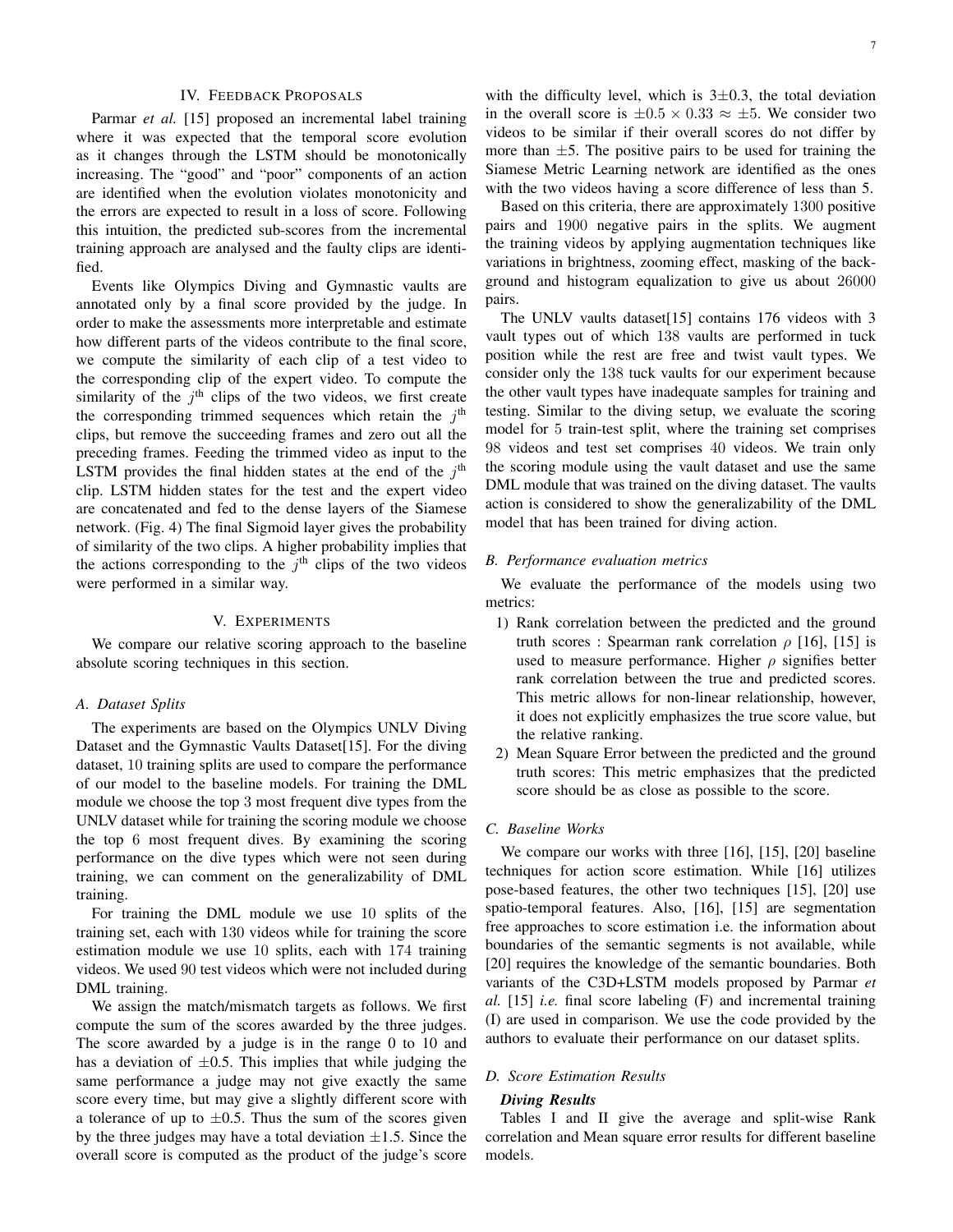TABLE I COMPARISON OF RANK CORRELATION; C:C3D, L:LSTM, F: FINAL, I: INCREMENTAL, S: SVR

|                |                        |                 |                    | <b>Baseline Works</b>   |                     | <b>Dive Specific</b> | Ours                  |                             |                                                 |                                     |                                           |  |
|----------------|------------------------|-----------------|--------------------|-------------------------|---------------------|----------------------|-----------------------|-----------------------------|-------------------------------------------------|-------------------------------------|-------------------------------------------|--|
|                | Pirsiavash et al. [16] |                 | Parmar et al. [15] |                         |                     |                      | Xiang $et$ al. $[20]$ | <b>Regression</b><br>models |                                                 | <b>Scoring with Bias</b>            |                                           |  |
| <b>Splits</b>  | Pose<br>+ DCT          | Pose<br>$+$ DFT | $C + L$<br>(F)     | $C + L$<br>$\mathbf{I}$ | $C + L$<br>$+ S(F)$ | $C + L$<br>$+ S(I)$  | S <sub>3</sub> D      | $C + L$<br>(F)              | <b>Constant</b><br><b>Expert</b><br><b>Bias</b> | Worst<br>performer<br>bias per dive | <b>Best</b><br>performer<br>bias per dive |  |
|                | 0.46                   | 0.42            | 0.65               | 0.6                     | 0.62                | 0.46                 | 0.52                  | 0.69                        | 0.67                                            | 0.69                                | 0.71                                      |  |
| $\overline{c}$ | 0.3                    | 0.24            | 0.55               | 0.49                    | 0.54                | 0.42                 | 0.39                  | 0.58                        | 0.54                                            | 0.53                                | 0.65                                      |  |
| 3              | 0.53                   | 0.42            | 0.63               | 0.62                    | 0.65                | 0.5                  | 0.39                  | 0.71                        | 0.69                                            | 0.7                                 | 0.71                                      |  |
| 4              | 0.52                   | 0.41            | 0.66               | 0.57                    | 0.58                | 0.42                 | 0.49                  | 0.59                        | 0.7                                             | 0.69                                | 0.8                                       |  |
| 5              | 0.43                   | 0.4             | 0.68               | 0.58                    | 0.61                | 0.67                 | 0.42                  | 0.68                        | 0.62                                            | 0.66                                | 0.73                                      |  |
| 6              | 0.41                   | 0.44            | 0.67               | 0.47                    | 0.63                | 0.56                 | 0.34                  | 0.69                        | 0.62                                            | 0.56                                | 0.67                                      |  |
| 7              | 0.49                   | 0.56            | 0.65               | 0.49                    | 0.58                | 0.49                 | 0.58                  | 0.68                        | 0.64                                            | 0.7                                 | 0.72                                      |  |
| 8              | 0.35                   | 0.38            | 0.58               | 0.58                    | 0.62                | 0.52                 | 0.55                  | 0.63                        | 0.46                                            | 0.52                                | 0.63                                      |  |
| 9              | 0.49                   | 0.52            | 0.66               | 0.63                    | 0.66                | 0.59                 | 0.47                  | 0.65                        | 0.58                                            | 0.72                                | 0.65                                      |  |
| 10             | 0.33                   | 0.42            | 0.67               | 0.58                    | 0.63                | 0.52                 | 0.6                   | 0.71                        | 0.53                                            | 0.66                                | 0.65                                      |  |
| Average        | 0.43                   | 0.42            | 0.64               | 0.56                    | 0.61                | 0.51                 | 0.47                  | 0.66                        | 0.6                                             | 0.64                                | 0.69                                      |  |

TABLE II COMPARISON OF MEAN SQUARE ERROR; C:C3D, L:LSTM, F: FINAL, I: INCREMENTAL, S: SVR

|                |               |                        |                    | <b>Baseline Works</b> | Dive Specific      | Ours                |                                        |                             |                                          |                                                                     |                                                                             |
|----------------|---------------|------------------------|--------------------|-----------------------|--------------------|---------------------|----------------------------------------|-----------------------------|------------------------------------------|---------------------------------------------------------------------|-----------------------------------------------------------------------------|
|                |               | Pirsiavash et al. [16] | Parmar et al. [15] |                       |                    |                     | Xiang <i>et al.</i> $\lceil 20 \rceil$ | <b>Regression</b><br>models |                                          | <b>Scoring with Bias</b>                                            |                                                                             |
| <b>Splits</b>  | Pose<br>+ DCT | Pose<br>$+$ DFT        | $C+L(F)$           | $C+L(I)$              | $C + L$<br>$+S(F)$ | $C + L$<br>$+S$ (I) | S3D                                    | $C + L$<br>(F)              | Constant<br><b>Expert</b><br><b>Bias</b> | <b>Dive</b><br><b>Specific</b><br>Worst<br>Performer<br><b>Bias</b> | <b>Dive</b><br><b>Specific</b><br><b>Expert</b><br>Performer<br><b>Bias</b> |
|                | 153.59        | 160.25                 | 68.37              | 245.59                | 95.09              | 232.91              | 286.84                                 | 81.2                        | 89.96                                    | 88.81                                                               | 64.67                                                                       |
| $\overline{2}$ | 212.12        | 228.48                 | 107.81             | 252.03                | 108.04             | 226.36              | 192.4                                  | 108.26                      | 114.5                                    | 98.54                                                               | 101.31                                                                      |
| 3              | 197.83        | 185.37                 | 122.88             | 312.31                | 116.47             | 289.27              | 208.94                                 | 102.92                      | 77.6                                     | 92.64                                                               | 77.95                                                                       |
| 4              | 214.02        | 228.15                 | 104.11             | 344.2                 | 124.25             | 383.6               | 262.73                                 | 133.27                      | 100.46                                   | 92.96                                                               | 72.43                                                                       |
| 5              | 206.18        | 198.42                 | 73.41              | 276.64                | 88.87              | 264.02              | 215.04                                 | 96.04                       | 105.53                                   | 84.19                                                               | 89.18                                                                       |
| 6              | 184.56        | 169.37                 | 84.11              | 249.26                | 108.19             | 234.83              | 208.62                                 | 72.43                       | 97.18                                    | 97.36                                                               | 85.08                                                                       |
|                | 154.4         | 136.39                 | 99.99              | 396.42                | 101.96             | 386.94              | 166.47                                 | 111.08                      | 112.16                                   | 89.88                                                               | 102.7                                                                       |
| 8              | 153.96        | 158.76                 | 106.34             | 223.33                | 102.89             | 225.67              | 160.34                                 | 110.68                      | 146.15                                   | 137.58                                                              | 110.17                                                                      |
| 9              | 178.6         | 179.02                 | 108.73             | 264.53                | 94.48              | 258.98              | 195.72                                 | 119.14                      | 118.01                                   | 74.94                                                               | 95.26                                                                       |
| 10             | 231.25        | 213.58                 | 74                 | 327.81                | 113.33             | 303.89              | 231.18                                 | 80.81                       | 110.17                                   | 90.32                                                               | 87.2                                                                        |
| Average        | 188.65        | 185.78                 | 94.97              | 289.21                | 105.35             | 280.65              | 212.83                                 | 101.58                      | 107.18                                   | 94.72                                                               | 88.59                                                                       |

TABLE III EXPERT AND WORST PERFORMER DETAILS FOR DIVING

| <b>Dive</b><br><b>Type</b> | <b>Expert</b><br><b>Score</b> | Count of<br><b>Expert Performers</b> | Worst<br><b>Score</b> | <b>Count of Worst</b><br>Performer |
|----------------------------|-------------------------------|--------------------------------------|-----------------------|------------------------------------|
|                            | 92.8                          |                                      | 51.2                  |                                    |
| $\mathcal{D}$              | 102.6                         |                                      | 21.6                  |                                    |
| 3                          | 94.05                         |                                      | 34.65                 |                                    |
|                            | 99.9                          |                                      | 66.6                  |                                    |
|                            | 99.75                         |                                      | 36.3                  |                                    |
|                            | 102.6                         |                                      | 64.8                  |                                    |

For comparing the scoring model with the other baselines, we evaluate three variants of our trained models where the biases (reference videos) were fixed as follows: 1) an expert bias of the first dive type is included in the pairs for all dive types; 2) dive specific expert performer bias is included in the pairs corresponding to the same dive type 3) dive specific worst performer bias is included in the pairs corresponding to the same dive type. Tables I and II illustrate that the bias from the dive specific expert videos outperforms the other two variants.

Table III gives the number of the best and the worst

performers for the Diving dataset and their respective scores for individual dive types. It is seen that the experts are more as compared to the worst performers. Thus we have around 380 pairs to train the scoring model in case of expert bias and 174 pairs in case of worst performer bias. This leads to an improved efficiency of scoring in case of expert bias as compared to the worst bias even when both lead to coherent Siamese embedding. Further, including a constant bias for the task of scoring gives a poor performance as compared to the case when we use a worst or expert performer as show in Table I and II where we choose expert of dive type 1 as the constant. This trend is followed even when we choose all 4 experts of dive type 3 which gives us around 700 input pairs. We achieve a still lower rank correlation of 0.62 and higher mean square error of 98.64 on average for the 10 split.

Further our proposed approach that constructs a video representation using the dive specific expert reference outperforms the traditional scoring models. Our model has the maximum rank correlation and the minimum mean square error. The improvement in the performance of our assessment model is because we make use of a representation that is specific to the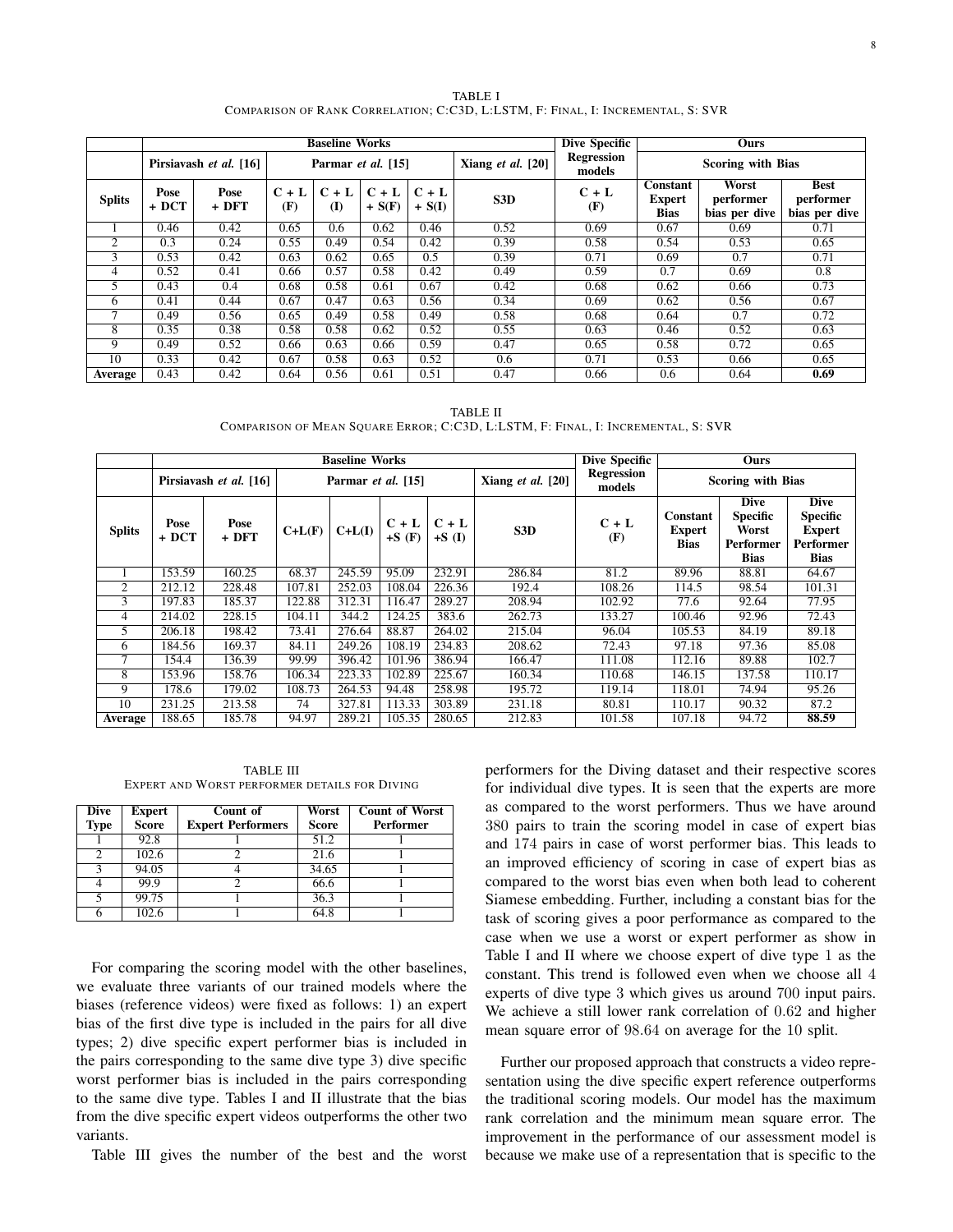TABLE IV COMPARISON OF DIFFERENT TECHNIQUES : RANK CORRELATION AND MEAN SQUARE ERROR FOR INDIVIDUAL DIVE TYPES

|                     | <b>Baseline Works</b> |                        |               |                                   |           |                |      |                    |      |                     |      |            |       | Ours                       |                                           |            |
|---------------------|-----------------------|------------------------|---------------|-----------------------------------|-----------|----------------|------|--------------------|------|---------------------|------|------------|-------|----------------------------|-------------------------------------------|------------|
|                     |                       | Pirsiavash et al. [16] |               |                                   |           |                |      | Parmar et al. [15] |      |                     |      |            |       | Xiang <i>et al.</i> $[20]$ |                                           |            |
| <b>Dive</b><br>Type | Pose<br>+ DCT         |                        |               | $C + L$<br>Pose<br>$+$ DFT<br>(F) |           | $C + L$<br>(I) |      | $C+L$<br>$+S(F)$   |      | $C + L$<br>$+ S(I)$ |      | S3D        |       |                            | <b>Best</b><br>performer<br>bias per dive |            |
|                     | <b>RC</b>             | <b>MSE</b>             | RC            | <b>MSE</b>                        | <b>RC</b> | <b>MSE</b>     | RC   | <b>MSE</b>         | RC   | <b>MSE</b>          | RC   | <b>MSE</b> | RC    | <b>MSE</b>                 | RC                                        | <b>MSE</b> |
|                     | 0.243                 | 105.92                 | 0.23          | 123.48                            | 0.62      | 53.03          | 0.64 | 61.73              | 0.53 | 41.17               | 0.49 | 104.39     | 0.05  | 96.58                      | 0.67                                      | 44.31      |
| $\mathcal{L}$       | 0.55                  | 227.98                 | $0.6^{\circ}$ | 189.58                            | 0.69      | 132.88         | 0.73 | 118.21             | 0.68 | 157.71              | 0.68 | 434.54     | 0.48  | 323.13                     | 0.76                                      | 105.62     |
| 3                   | 0.36                  | 208.55                 | 0.4           | 188.61                            | 0.69      | 102.3          | 0.65 | 113.53             | 0.59 | 98.19               | 0.56 | 241.62     | 0.39  | 188.06                     | 0.69                                      | 95.43      |
| 4                   | 0.12                  | 139.84                 | 0.25          | 156.71                            | 0.24      | 90.08          | 0.3  | 118.3              | 0.29 | 105.9               | 0.23 | 202.14     | 0.019 | 107.79                     | 0.34                                      | 81.99      |
|                     | 0.34                  | 351.72                 | 0.27          | 356.15                            | 0.79      | 90.34          | 0.73 | 116.56             | 0.8  | 107.25              | 0.7  | 407.48     | 0.18  | 453.48                     | 0.78                                      | 104.06     |
| 6                   | 0.37                  | 97.89                  | 0.14          | 100.16                            | 0.43      | 101.23         | 0.42 | 117.38             | 0.47 | 130.91              | 0.41 | 163.93     | 0.38  | 107.92                     | 0.48                                      | 97.16      |

TABLE V STUDY OF IMPACT OF METRIC LEARNING ON FINAL SCORING

| Model                                            | # DML training pairs | <b>RC</b> | <b>MSE</b> |
|--------------------------------------------------|----------------------|-----------|------------|
| $C+L$ (F) [15]                                   | NA                   | 0.64      | 96.89      |
| <b>Without DML</b><br><b>With Expert Bias</b>    | NA                   | 0.56      | 116.37     |
| With DML + Expert Bias<br>(without augmentation) | 3000                 | 0.57      | 138.29     |
| With DML + Expert Bias<br>(few augmented videos) | 14000                | 0.626     | 107.8      |
| With DML<br>(large augmentation)                 | 26000                | 0.69      | 88.59      |

dive type. It is the new embedding that considers an expert bias with the candidate video. We also learned different regression models (C3D + LSTM) for different dive types and it was seen that when compared to the use of bias-specific embeddings (our model), the rank correlation between the predicted scores from the 6 different regression models and the ground-truth scores is lower and the mean square error is higher. This result is indicated in Table II.

We also compare the performance of our model and the baseline models on evaluation of scores for the individual dive types. Table IV illustrates that our model outperforms the baseline models for 5 dive types and performs comparable for the 6th dive type too. Thus even when the DML module was not trained for 3 of the 6 dive types and the model has shown good generalization.

Next we check how the distance similarity metric learning impacts the performance of scoring. We skip the first phase of our framework *i.e.* the DML module and directly perform scoring relative to expert. Table V shows that without the DML phase the model gives a bad scoring performance. Following this the DML module is introduced and trained with and without data augmentation. With no augmentation there are too few (1300) pairs and the Metric Learning performance is poorer compared to when we include more pairs using augmentation(26000). Further, a bad Metric Learning adversely impacts the task of scoring. It is seen that with too few DML module training pairs, the performance of the scoring is lower than the original C3D-LSTM [15]. However, with data augmentation there is a positive impact on the performance of scoring and the DML module can identify intra-class variations.

Finally we compare the performance of our model with the

C3D-LSTM model [15] for gymnastic vaults. The other two baselines are not developed for gymnastic vaults.

### *Vault Results*

We fine-tuned our model and the C3D+LSTM model developed by Parmar *et al.* [15] for diving to that of gymnastic vaults. Table VI shows that our model performs better in terms of both Rank Correlation and Mean Square Error than most of the C3D+LSTM model variations introduced by Parmar *et al.*[15]. This shows that the distance metric learning is generic in terms of actions being compared. Thus our model not only performs better for the dive types not included in the DML training, but also gives better performance for gymnastic vaults after fine tuning.

# *E. Feedback Proposals*

Here we illustrate the efficacy of the Distance Metric Learning module in predicting the contributions of each clip of the action to the final score. Following the strategy of clip wise similarity computation proposed in the last section, we achieve a reasonably good feedback for the actions that correlate with the Olympics commentaries, which are provided by Parmar *et al.*[1]. TableVII shows the feedback proposals for some videos. We see that the similarity of the clips decreases in consistency with the video's commentary.

We propose a scheme to compare the performance of our clip-level feedback to that provided by Parmar *et al.* [15]. For the test videos, the commentaries provided in the Multitask AQA diving dataset [1] are interpreted to find the faulty clips in the performance. This is considered as the ground truth for feedback proposals. The clip wise similarity computed from our DML module signify faulty clips when the Sigmoid output is less than 0.5 *i.e.* the clips are not similar to the corresponding clip of an expert execution.

We evaluate the precision and recall for the two systems in identifying the faulty clips. Table VIII lists the comparison results for the two systems. Our system outperforms the LSTM+C3D aggregations proposed by Parmar *et al.* [15]. The high recall of our scheme signifies fewer faulty clips that are missed. On the contrary the lower precision mostly occur due to misalignment of the clips.

# *F. Analysis of various embedding*

We analyse the LSTM embedding  $O_p$  and the Siamese embedding  $D_2$  (Figure 2, with weights learned during the DML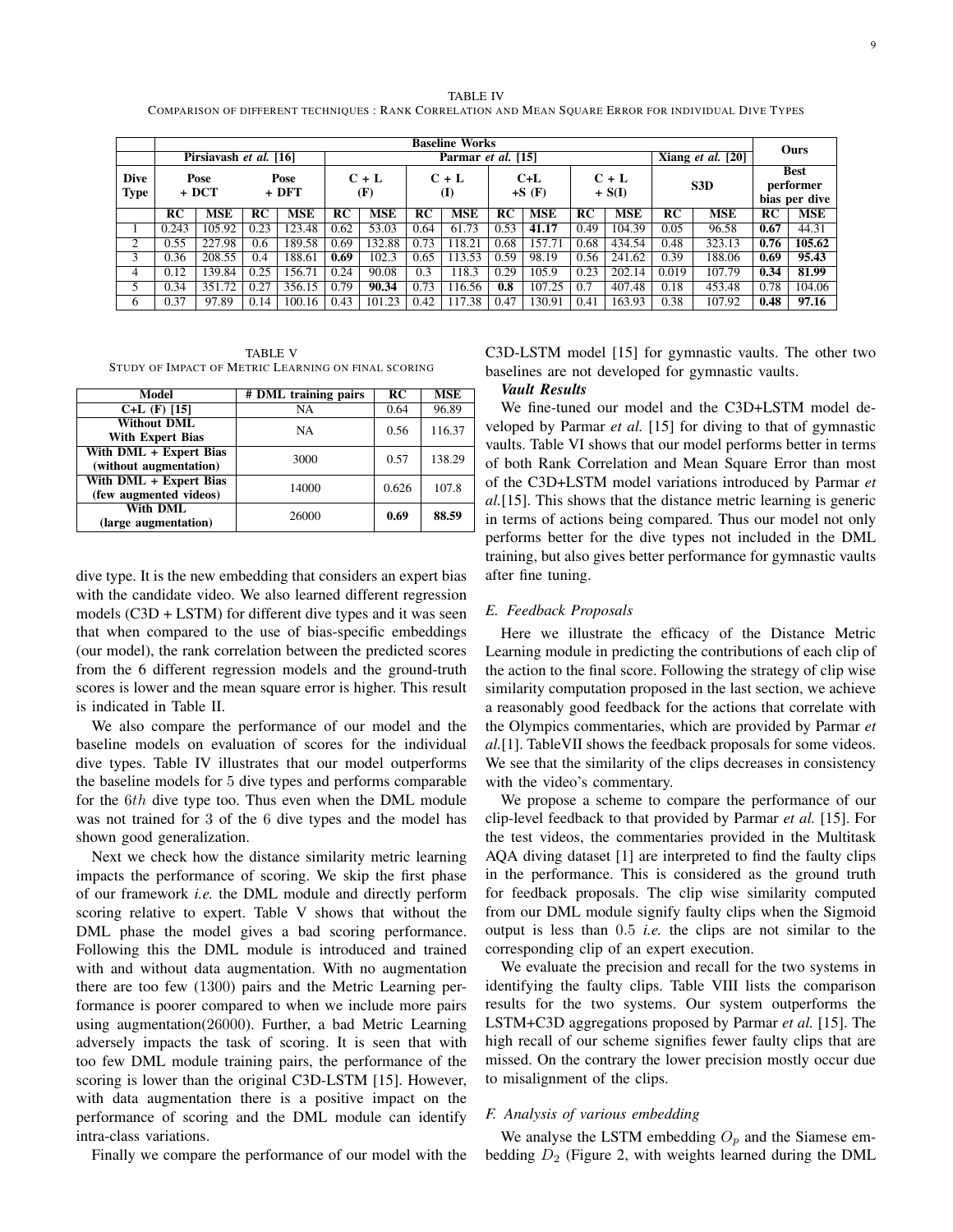TABLE VI RESULTS OF FINE TUNING THE DIVING MODEL ON GYMNASTIC VAULTS; C: C3D, L: LSTM, F: FINAL LABEL SCORING, I: INCREMENTAL LABEL SCORING, S: SVR

|               |             |            | Ours        |            |                          |      |                     |            |                              |            |
|---------------|-------------|------------|-------------|------------|--------------------------|------|---------------------|------------|------------------------------|------------|
|               | $C + L$ (F) |            | $C + L (I)$ |            | $C + L + S(F)$           |      | $+ S(1)$<br>$C + L$ |            | <b>Best Performance Bias</b> |            |
| <b>Splits</b> | RC          | <b>MSE</b> | RC          | <b>MSE</b> | $\overline{\mathrm{RC}}$ | MSE  | RC                  | <b>MSE</b> | RC                           | <b>MSE</b> |
|               | 0.39        | 0.58       | 0.52        | 0.88       | 0.47                     | 0.36 | 0.45                | 0.77       | 0.37                         | 0.36       |
| 2             | 0.45        | 0.62       | 0.63        | 0.86       | 0.55                     | 0.5  | 0.67                | 1.04       | 0.39                         | 0.46       |
| 3             | 0.34        | 0.67       | 0.34        | 0.84       | 0.44                     | 0.52 | 0.4                 | 0.83       | 0.49                         | 0.57       |
| 4             | 0.19        | 0.88       | 0.33        | 0.72       | 0.16                     | 0.61 | 0.35                | 0.64       | 0.36                         | 0.45       |
| 5             | 0.35        | 0.68       | 0.56        | 0.97       | 0.34                     | 0.58 | 0.54                | 0.92       | 0.44                         | 0.34       |
| Average       | 0.34        | 0.69       | 0.47        | 0.85       | 0.39                     | 0.51 | 0.48                | 0.84       | 0.41                         | 0.44       |

TABLE VII CLIP LEVEL CONTRIBUTION TO THE FINAL SCORE

| Video Number | Commentary                                                                                                                                                                                                                                                                                                                                                                                                                                                                                                                                                                 | Clipwise similarity                                                                                                                                                                     | Graph Interpretation                                                                                                                         |
|--------------|----------------------------------------------------------------------------------------------------------------------------------------------------------------------------------------------------------------------------------------------------------------------------------------------------------------------------------------------------------------------------------------------------------------------------------------------------------------------------------------------------------------------------------------------------------------------------|-----------------------------------------------------------------------------------------------------------------------------------------------------------------------------------------|----------------------------------------------------------------------------------------------------------------------------------------------|
| 214          | $\langle$ sos $\rangle$ eight verse three and a half<br>somersault oh he's a little short on<br>the entry they're beautiful through<br>the year as always is that top Chi-<br>nese divers see he just didn't kick<br>out early enough and he's not ver-<br>tical at all although somehow he<br>manages to make such a small<br>splash that's great control under-<br>neath the water to pull that bubble<br>down with him like many of the<br>divers here they did take the chance<br>to get a feel of the $\langle \cos \rangle$                                          | 0.8<br>Similarity<br>0.5<br>0.3<br>$\mathbf{\hat{z}}$<br>$\mathfrak{D}$<br>$\mathbf{3}$<br>$\overline{\phantom{0}}$<br><b>Clip Number</b>                                               | $\bullet$ Clip 8 - Entry Clip<br>$\bullet$ Clip 9 - Splash<br>• Similarity decreases on entry<br>and increases in the next clip              |
| 118          | $\langle$ sos $\rangle$ beautiful is back to near<br>his best [Applause] [Music] three<br>point two that's like it he loves<br>to smile for the camera doesn't he<br>that he loves this stage well he<br>is a showman and to be fair even<br>during the difficulties last night he<br>came up smiling and waving at the<br>camera I think he's one of those<br>athletes Roger he just finds it a<br>joy to be here wow I'm at the<br>Olympics he's old he's done it all<br>before but he just thrives on it and<br>in 86 4 for Matthew he picked up<br>another $<$ eos $>$ | 0.8<br>Similarity<br>0.5<br>0.3<br>0.0<br>$\overline{c}$<br>3<br>5<br>6<br>$\overline{4}$<br>$\overline{7}$<br><b>Clip Number</b>                                                       | The similarities of the clip to the<br>expert clip is more than 0.5 in<br>all cases which indicates that the<br>performance is overall good. |
| 44           | $<$ sos > it's a bit of a crash-<br>landing I'm sad to say because<br>Wolfram was having a good com-<br>petition especially with his open-<br>ing couple of dives and it's just<br>gone missing for him confidence<br>not there now short on position<br>coming into the water and a well<br>that's counting him out a sixty-four<br>point eight is a disaster in <eos></eos>                                                                                                                                                                                              | 1.0<br>0.8<br>Similarity<br>0.5<br>0.3<br>0.0<br>$\overline{\mathbf{3}}$<br>5<br>$\ddot{\mathbf{6}}$<br>$\boldsymbol{7}$<br>$\overline{c}$<br>$\overline{4}$<br>8<br><b>Clip Number</b> | • Clip 8 - Entry Clip<br>Clip 9 - Splash<br>• The similarity decreases at<br>the entry and splash clip                                       |
| 292          | $\langle$ sos $\rangle$ and the crowd gasps and<br>we'll just leave that one to the<br>judges because you saw as well as<br>we did he would have seen that<br>a diver before him duomo in a<br>similar position in terms of rank-<br>ings make a mistake and he had a<br>chance to capitalize just made him<br>move up that one more spot but if<br>anything he's put in a worst dive<br>39 6s Gilson so tough <eos></eos>                                                                                                                                                 | 1.0<br>0.8<br>Similarity<br>0.5<br>0.3<br>0.0<br>t2<br>t3<br>t8<br>t1<br>t4<br>t5<br>t6<br>t7<br><b>Clip Number</b>                                                                     | Initial clips are padded ones and<br>the similarity decreases in the last<br>three clips indicating an overall<br>performance.               |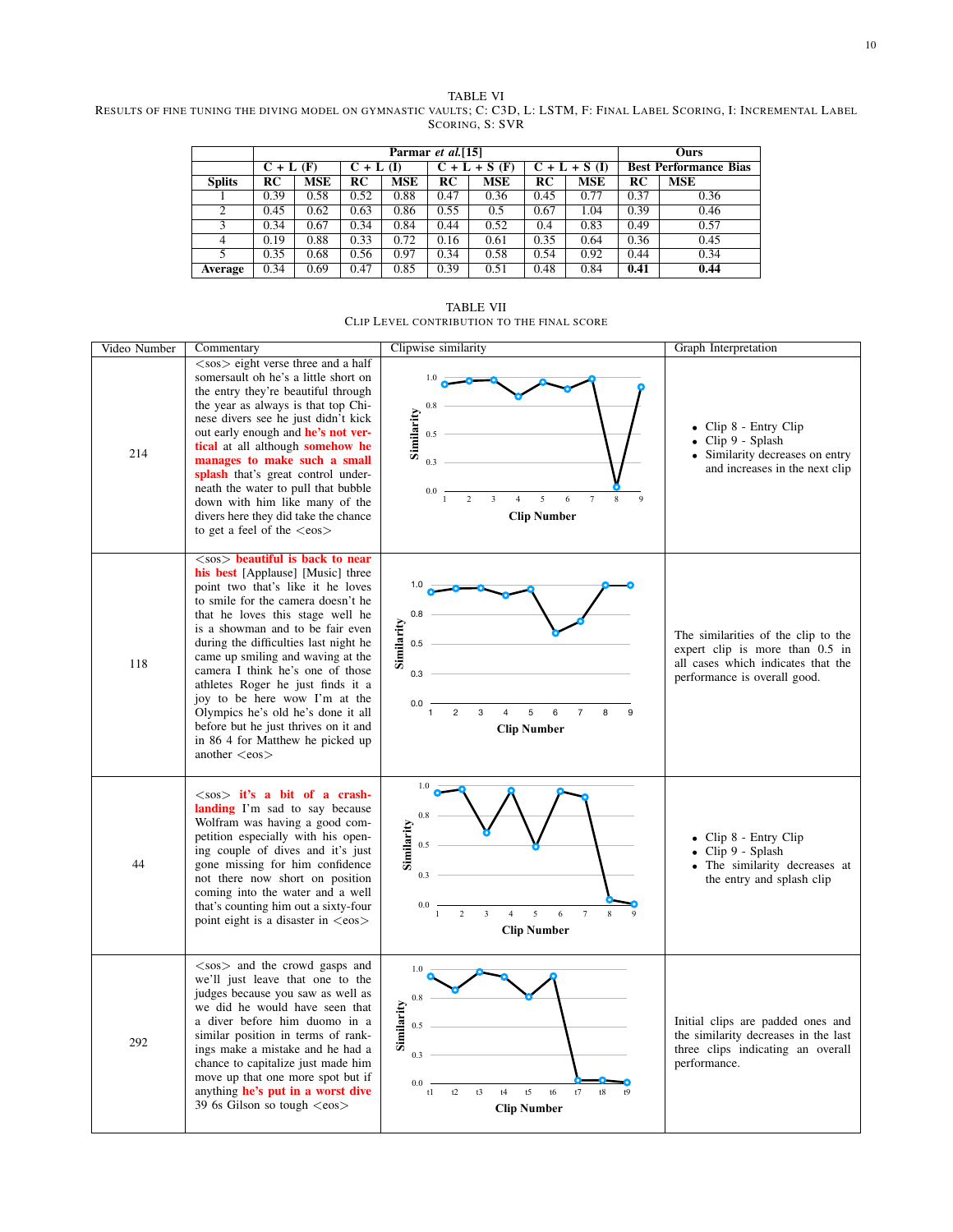

Fig. 5. t-SNE Plots of LSTM embedding and Siamese embedding of train and test data: (a) the LSTM embedding  $O_p$ ; (b) Siamese Embedding  $D_2$  with Constant Bias at  $O_p$ ; (c) Siamese Embedding  $D_2$  with Worst Performer Bias at  $O_p$ ; and, (d) Siamese Embedding  $D_2$  with Expert Performer Bias at  $O_p$ 

TABLE VIII PERFOMANCE COMPARISON OF FEEDBACK PROPOSAL SCHEMES

|                         | <b>Precision</b> | Recall |
|-------------------------|------------------|--------|
| $C3D + LSTM$ [15]       | 0.18             | 0.52   |
| $C3D + LSTM + SVR$ [15] | 0.11             | 0.36   |
| Ours                    | 0.58             | 0.95   |

module training. The 2D t-SNE plots of these embeddings for training and test data are plotted to evaluate their coherence across various dive types. Figure 5(a) shows the plots of the LSTM embedding. It is seen that the different dive types do not form clear clusters with the LSTM embedding. Similar nondistinct clusters are observed with the Siamese embedding  $D_2$ when a constant expert of dive type 3 is passed as an input in all the pairs (Figure 5(b)).

However, when the bias  $O_p$  is made dive-specific by either including the worst performer per dive or the best performer per dive, the Siamese embedding are seen to become coherent for individual dive types (Figure  $5(c)$  and  $5(d)$ ). Thus an inclusion of a bias  $O_p$  specific to the dive types and using the  $D_2$  embedding for the task of scoring is a good choice, which is exhibited by improved performance as discussed in Table I and II.

# VI. CONCLUSIONS

Human action quality assessment or action scoring has been posed as a regression problem in the past works. The simple regression-based solutions lack interpretability. We introduce a novel approach for action scoring in which the performances are compared with the reference videos to estimate the final score. A deep metric learning module learns the similarity metric between two videos using the difference in the scores of the videos. This module is then used to find the similarity of the video to the reference video. Such an approach can capture and assess the the temporal variations of videos with the reference video. Our experiments on Olympics Diving and Gymnastic vaults actions show that the proposed approach that includes a bias of the high-rated reference video performs better than the traditional scoring methods. Further, we introduce an unsupervised technique to provide the sub-action level feedback in order to make the scores more explicable. Use of deep learning metric to assess long term actions where alignment can be a major issue is the future direction of our work.

# **REFERENCES**

- [1] Paritosh Parmar and Brendan Tran Morris. What and how well you performed? a multitask learning approach to action quality assessment. In *Proceedings of the IEEE Conference on Computer Vision and Pattern Recognition*, pages 304–313, 2019.
- [2] Charles J Ansorge and John K Scheer. International bias detected in judging gymnastic competition at the 1984 olympic games. *Research quarterly for exercise and sport*, 59(2):103–107, 1988.
- [3] Hazel Doughty, Dima Damen, and Walterio Mayol-Cuevas. Who's better? who's best? pairwise deep ranking for skill determination. In *Proceedings of the IEEE Conference on Computer Vision and Pattern Recognition*, pages 6057–6066, 2018.
- [4] John W Emerson, Miki Seltzer, and David Lin. Assessing judging bias: An example from the 2000 olympic games. *The American Statistician*, 63(2):124–131, 2009.
- [5] Sepp Hochreiter and Jürgen Schmidhuber. Long short-term memory. *Neural computation*, 9(8):1735–1780, 1997.
- [6] Hiteshi Jain and Gaurav Harit. A framework to assess sun salutation videos. In *Proceedings of the Tenth Indian Conference on Computer Vision, Graphics and Image Processing*, page 29. ACM, 2016.